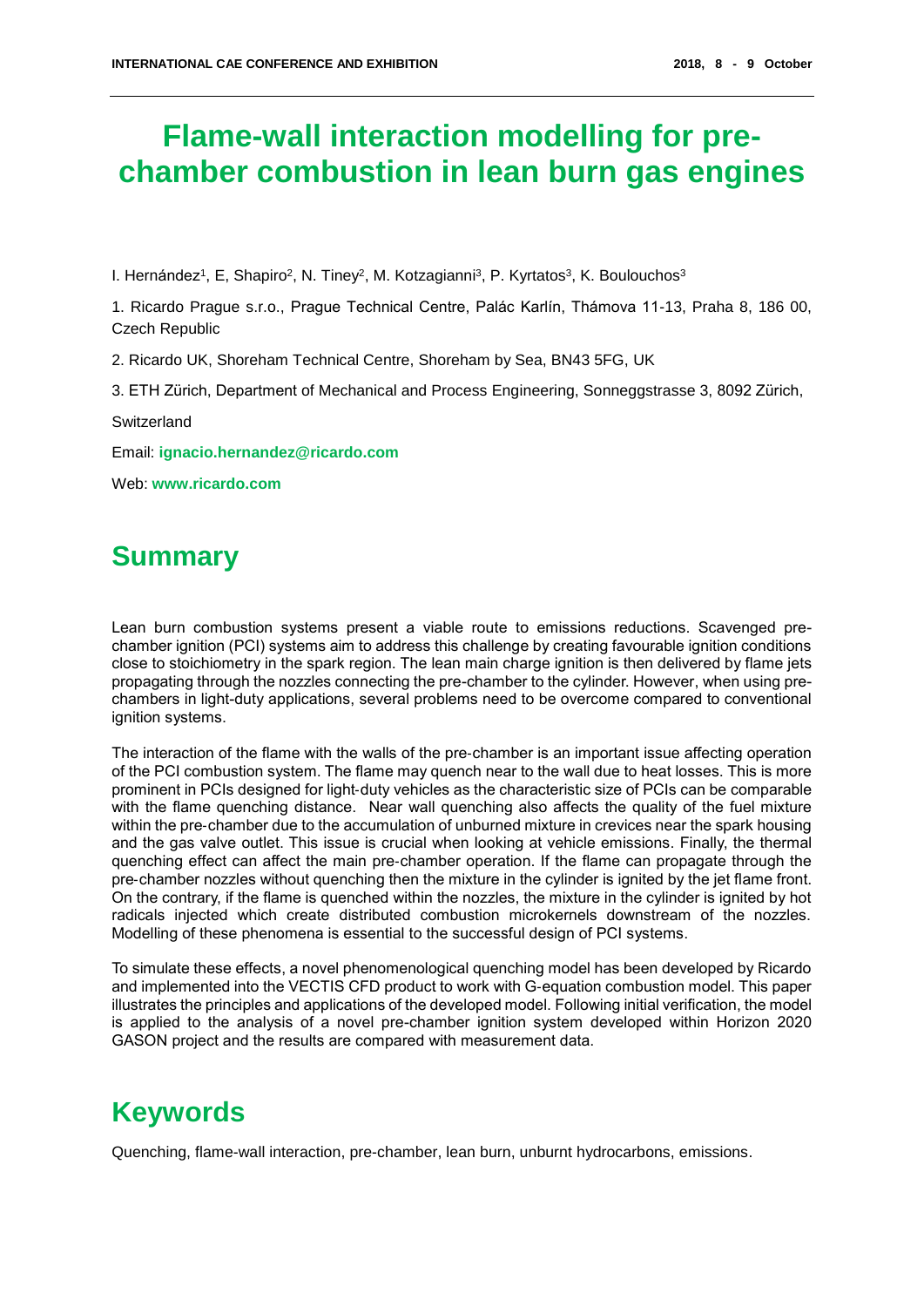#### **Introduction**

The interaction of the flame with the walls of the pre-chamber is an important issue affecting operation of the PCI combustion system in several ways. Firstly, the flame will quench near the wall due to heat losses [1-2]. This effect is more prominent in PCIs designed for light-duty vehicles in comparison to conventional ignition systems, as the characteristic size of PCIs can be not negligible compared to the flame quenching distance. Secondly, quenching affects the quality of the fuel mixture within the prechamber due to the accumulation of unburned mixture in crevices near the spark housing and the gas valve outlet. Finally, the thermal quenching effect can affect the mode of pre-chamber operation. When the flame can propagate through the pre-chamber nozzles, the mixture in the cylinder is ignited by the jet flame front [3-4]. On the other hand, when the flame is quenched within the nozzles, the mixture in the cylinder is ignited by hot radicals injected, which create distributed combustion microkernels downstream of the nozzles. Modelling of quenching is therefore essential to the successful design of PCIs.

It is accepted that quenching of a flame front in the vicinity of a solid wall is mainly controlled by heat losses, as demonstrated by DNS results [2] and by experimental measurements [5]. Heat losses to the walls are associated with a decrease in temperature at the flame front, which slows down the rate at which radicals are generated. Beyond a certain rate of heat loss, the flame cannot self-sustain and quenches. This threshold has been observed to be of the order of a third of the flame power.

The distance from the wall beyond which the flame front cannot keep propagating is referred to as the quenching distance, and it generally depends on parameters such as the fuel type, the equivalence ratio of the mixture, the local temperature and pressure, as well as on the characteristics of the wall itself [6].

Efforts have been taken towards reducing the number of independent parameters of the problem by means of dimensional analysis [1]. The quenching distance may be described in terms of a quenching Peclet number, which simplifies the formulation of a correlation directly applicable to quenching models.

The mechanism by which quenching effects can be incorporated into the combustion model is highly dependent on the latter. Once the actual local parameters of flame quenching are determined, the development of the quenching model for combustion models relying solely on the reaction source to propagate the flame is arguably straightforward. However, the application of quenching to combustion models which attempt to directly resolve the flame front propagation through both convection and reaction, such as flame surface density model [2] or the classical G-equation model is more difficult and, in the case of G-equation combustion model, has not been accomplished so far. The development of the model and the validation experiment is presented in the following sections.

## **Modelling methodology**

The quenching approach has been developed based on the experimental correlation of the quenching Peclet number adopted after [1]:

$$
Pe_q = \frac{\delta_Q}{\delta_f} \tag{1}
$$

where  $\delta_0$  and  $\delta_f$  are the quenching distance and the laminar flame thickness, respectively.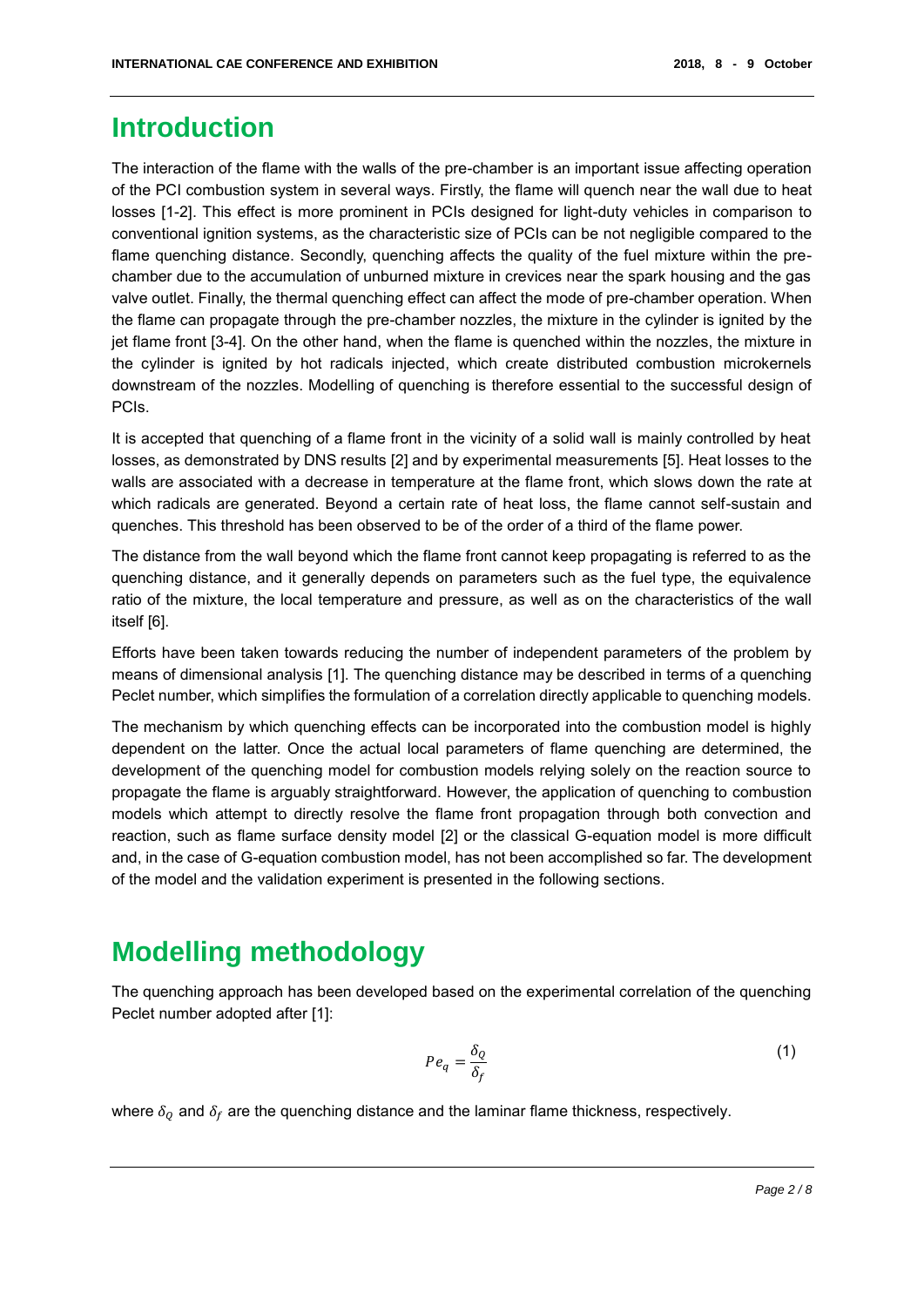The quenching Peclet number is correlated to the experimental data of [1] as a function of pressure and equivalence ratio, resulting in the following expression for the two-plate quench distance depending on the equivalence ratio  $\theta$  and pressure as follows:

$$
Pe_2(1,\theta) = \begin{cases} 11.2e^{-2.13(\theta - 0.8)}, & 0.7 < \theta \le 0.8\\ 9.9e^{-0.63(\theta - 1.0)}, & 0.8 < \theta \le 1.0\\ 9.9, & 1.0 < \theta \le 1.2\\ 9.9e^{-0.30(\theta - 1.2)}, & 1.2 < \theta \le 1.5 \end{cases}
$$
(3)

$$
Pe_2(p,\theta) = \begin{cases} \n\qquad Pe(1,\theta), & p \le 1 \text{atm} \\ \nPe(1,\theta) \left( \frac{Pe(3,\theta)}{Pe(1,\theta)} \right)^{\frac{p-1}{2}}, & 1 \text{atm} < p \le 3 \text{atm} \\ \n\frac{9.5}{\theta} \left( \frac{p}{3} \right)^{0.26 \text{min} \left( 1, \frac{1}{\theta^2} \right)}, & 3 \text{atm} < p \le 40 \text{atm} \n\end{cases} \tag{4}
$$

The head-on quenching Peclet number is then recovered from the two-wall quenching Peclet as:

$$
Pe_Q = 0.5Pe_2 \tag{5}
$$

A correction is adopted following [7] to account for wall heating:

$$
Pe_Q = Pe_Q^{isothermal} \cdot \frac{T_{flame} - T_{wall}}{T_{flame} - T_{unburnt}} \tag{6}
$$

The quenching factor for a cell is derived based on the ratio of the quenched mass to the mass of the cell:

$$
\Phi_Q = \frac{m_Q}{m_{cell}} = \frac{\rho_u V_Q}{\rho_u V_Q + \rho_b (V_{cell} - V_Q)}\tag{7}
$$

Where subscripts u and b refer to unburnt and burnt mixture respectively and  $V<sub>o</sub>$  is the quenched volume expressed by projecting wall patches by  $\delta_{\varrho}$  along wall patch normal. The transition between the fully quenched layer and the layer unaffected by quenching is done linearly up to the influence layer distance  $\delta_Q$  calculated at  $Pe_Q^{isothermal} = 10$  (see [2]).

To incorporate the quenching factor into the G-equation combustion model, an approach is adopted similar to the one proposed for the flame surface density combustion model by Poinsot et al. [2]. A source term is introduced in the G-scalar transport equation designed to suppress both convective and burning mechanisms of the flame front propagation in the quenched zone. The resulting modified Gequation model is formulated as follows:

$$
\frac{\partial \tilde{G}}{\partial t} + \vec{U} \cdot \nabla \tilde{G} = S_p |\nabla \tilde{G}| + S_Q \tag{9}
$$

Where  $S_p$  is the local flame propagation speed and the quenching source term takes the following form:

$$
S_Q = -\Phi_Q \cdot \left[ -U \cdot \nabla \tilde{G} + S_p \middle| \nabla \tilde{G} \right] \tag{10}
$$

The term tends to zero outside the quenching layer and fully negates the convection and burning propagation of the G-scalar within the fully quenched zone. Verification tests have been conducted on a simple bomb geometry with an added cavity to ensure that the flame does not propagate into cavities of width less than the quenching distance under given conditions.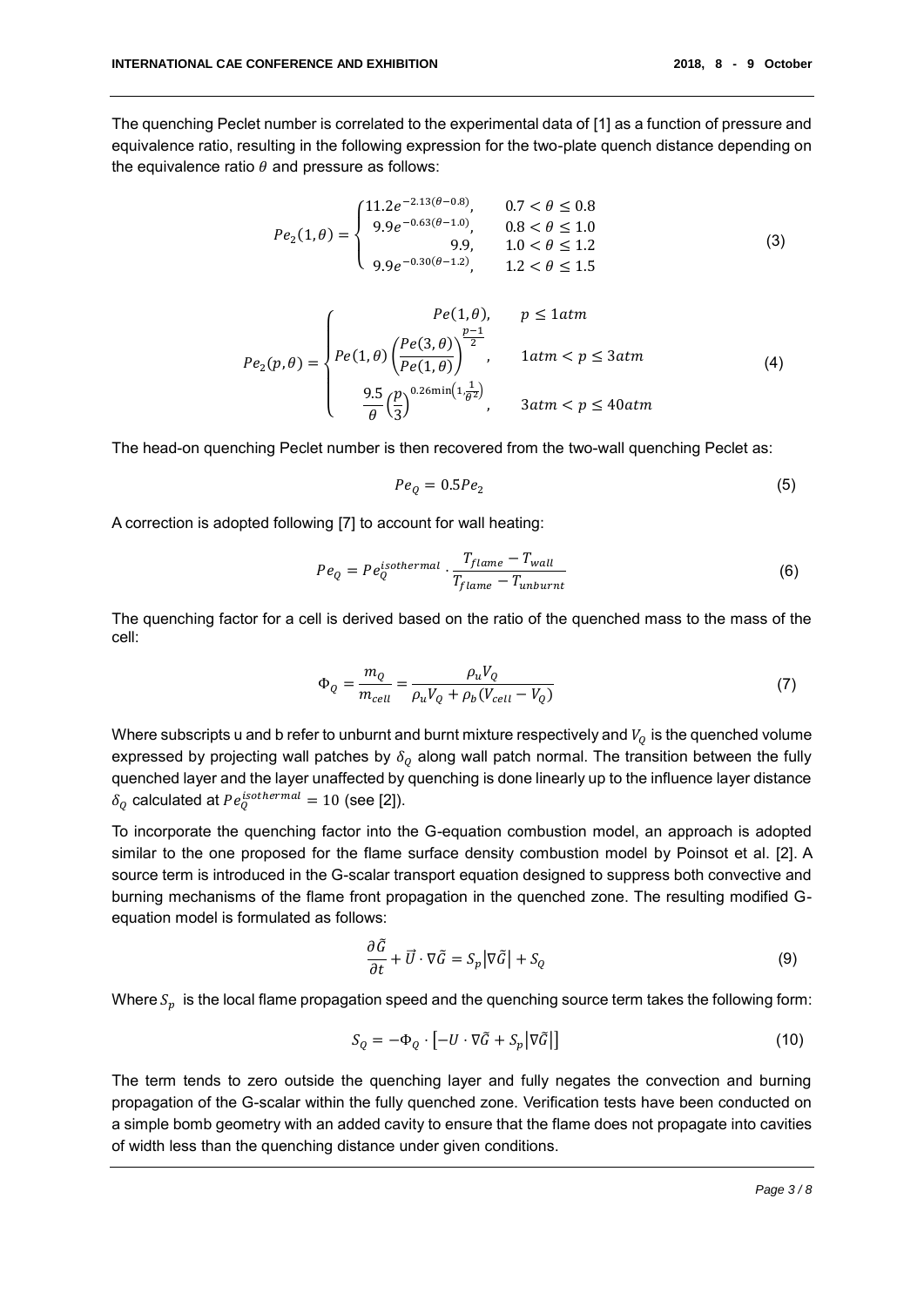## **Experimental methodology**

The RCEM operates in a single cycle mode (compression-expansion), and combines excellent optical access with high flexibility in independently changing parameters such as mixture composition, start of ignition, filling pressure, etc. A detailed description of the principle of operation of the RCEM together with the list of the most important specifications of the machine can be found in [8]. In brief, the experimental section of the RCEM consists of the cylinder head with the PC centrally mounted, the combustion chamber and the working piston with the quartz window. The bore and the quartz piston diameter are B=84mm and D=52mm, respectively. A UV-enhanced mirror is placed behind the quartz piston in order to allow the detection of the reacting jets exiting, the ignition and the combustion inside the MC. For this purpose, the high speed 2D OH\* chemiluminescence imaging was performed using an intensified high speed camera at 32 kHz repetition rate (LaVision HSSX and image intensifier, 10/12 bits dynamic range) equipped with a 50 mm UV lens (f/2.0) and a bandpass filter for a wavelength of 306 nm and 12.1 nm FWHM. In order to extract information about the jet exiting time and its morphology, a purpose-built Matlab routine was employed. By using this routine, firstly the OH\* image was divided into 7 sub-areas, covering the area in front of a single nozzle. The total pixels` intensity of each subarea was integrated for each frame, for all 600 frames covering the combustion event. The user was able then to define an intensity threshold suitable for each case to capture accurately the time of emergence of each jet in the main chamber. This threshold was introduced to avoid misinterpreting image noise as reactive jet. By this means, the jet exiting time for the first jet was defined.

The jets were formed by a GASON PC-A pre-chamber prototype with the inner volume of 1.826cm<sup>3</sup> and 7 orifices of 1.5mm diameter each. The orientation of the orifices was tangential to the pre-chamber cross-section, to create a swirling motion of the incoming mixture during compression. A schematic of the pre-chamber and the numbering of nozzles is illustrated in Fig. 1.



*Figure 1: Schematic of the PC-A pre-chamber geometry.*

The piston stroke was set at 250mm and the temperature of the cylinder head and liner was set at 383K. The initial pressure inside the combustion chamber was 1.2 bar. Additional piezo-resistive pressure sensors were mounted on the driving piston and the fuel supply line of the PC and MC to control the filling of the driving gas (set at 27bar), and the fuel pressure (set at 10 bar for the PC and set at 60 bar for the MC). The fuel for the filling of the MC was administered by a Siemens hollow cone piezo injector and for the PC by a prototype injector (Bosch system NG12). To achieve a homogeneous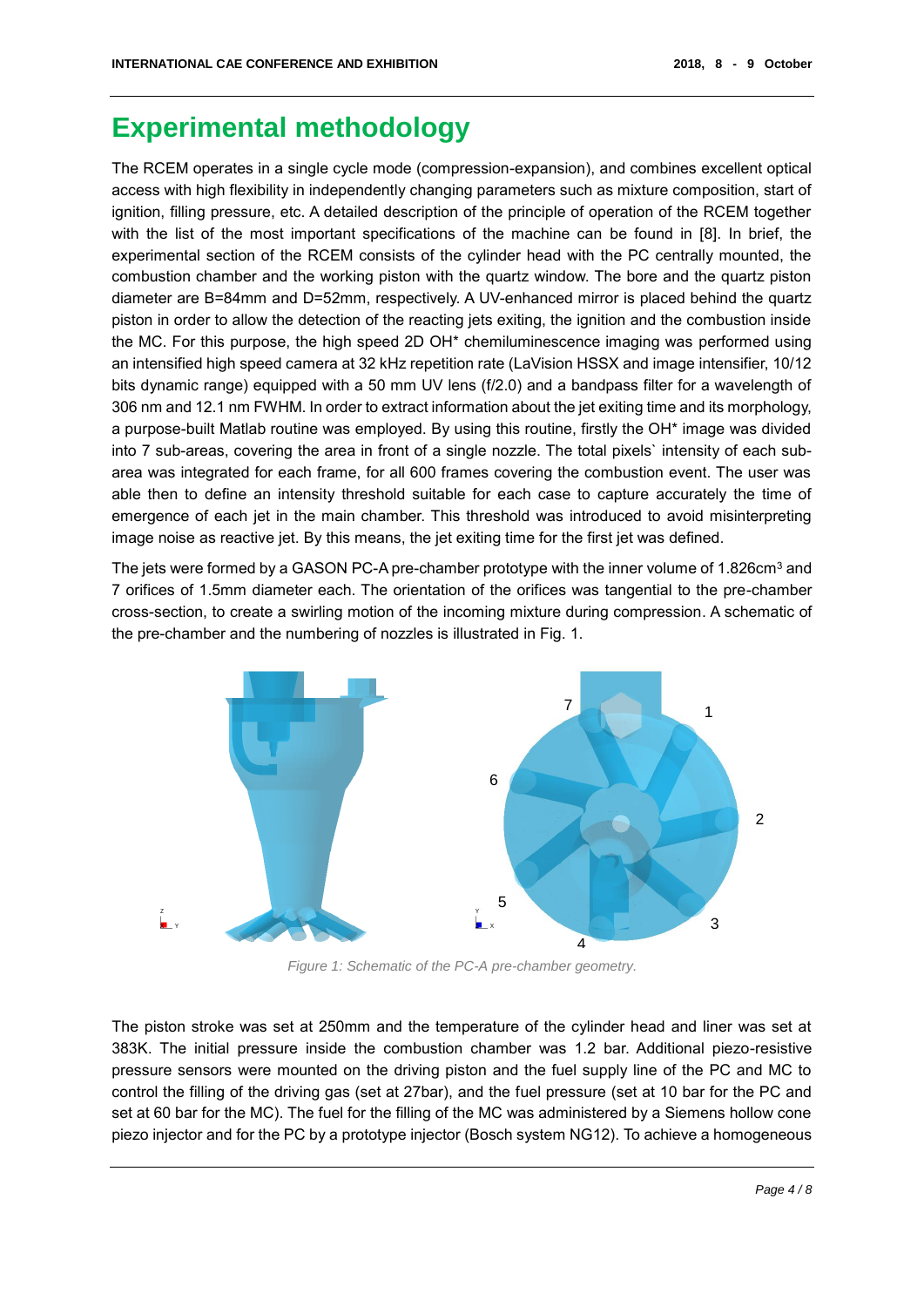background methane-air mixture, the methane was injected into the chamber about 3s bTDC and prior to the start of compression. Contrary to a real engine, no turbulence exists in the MC at the beginning of the stroke. The start of fuel injection in the PC was performed during the compression, when the pressure of the main chamber was 2.0 bar. The fuel for the MC and PC was supplied from high purity methane bottles (99.995% CH4). The ignition was initiated by an ignition coil (VW AG 06.J.905.110.G, BEO S3) with a G-type spark plug, which has a 0.5mm gap. The pressure at start of ignition was kept constant for all measurements at 26bar. The synchronisation of all trigger events, namely the start of injection in the PC and MC, the ignition timing and the simultaneous camera recording trigger signal, was achieved using a pressure and a position-based system at certain cylinder pressures and piston positions. The nomenclature and conditions for the cases investigated are summarized in Table 1. Injection duration into the pre-chamber of 2.5ms was used in all cases. The mass flow rate for the main part of injection into the pre-chamber was estimated to be 4.0e-4 kg/s.

| Case     | <b>Pressure</b><br>at BDC<br><b>Bar</b> | Main<br>Charge | <b>Injection</b><br>timing<br>ms bTDC | <b>Spark</b><br>timing<br>ms bTDC |
|----------|-----------------------------------------|----------------|---------------------------------------|-----------------------------------|
| L001 006 | 1.400                                   | 1.6            | 21.9                                  | 2.96                              |
| L002 002 | 1.375                                   | 1.8            | 21.9                                  | 3.03                              |
| L003 004 | 1.387                                   | 2.0            | 22.06                                 | 2.92                              |

*Table 1: Cases and corresponding conditions.*

# **CFD analysis**

The evaluation of the early flame development in the pre-chamber mounted on an RCEM has been performed for the baseline GASON pre-chamber model PC-A. The comparisons are focussing on the effect of quenching on flame propagation as measured in the experimental set-up by the delay between the ignition timing and appearance of the flame front at the nozzle as observed through the optical access window at the flat portion of the piston.

Gas injection into the pre-chamber was modelled using flat injection profile with 0.5ms linear valve opening and closing intervals. Following a mesh dependency study, cartesian mesh with basic cell size of 0.18mm and two levels of refinement towards the walls was used for all reported simulation. Simulation settings and models used are summarised in Table 2.

| Model/parameter         | Value                                        |  |
|-------------------------|----------------------------------------------|--|
| Spark model             | Dynamic DPIK [9]                             |  |
| Breakdown energy        | 0.1 <sub>m</sub>                             |  |
| Effective power         | 180W                                         |  |
| Spark duration          | 1.8 <sub>ms</sub>                            |  |
| 1D/3D transition radius | 4 <sub>mm</sub>                              |  |
| Laminar flame speed     | Metghalchi & Keck [10]                       |  |
| Turbulent flame speed   | Herweg and Maly (w/o strain correction [11]) |  |
| Flame speed multiplier  | 3.0                                          |  |
| Initialisation          | Quiescent, test data at 37 ms bTDC           |  |

*Table 2: Simulation settings.*

Fig. 2 illustrates the distribution of the equivalence ratio in the symmetry plane of the spark plug and in the vertical plane passing through the centre of the spark plug gap for case L002\_002 at ignition time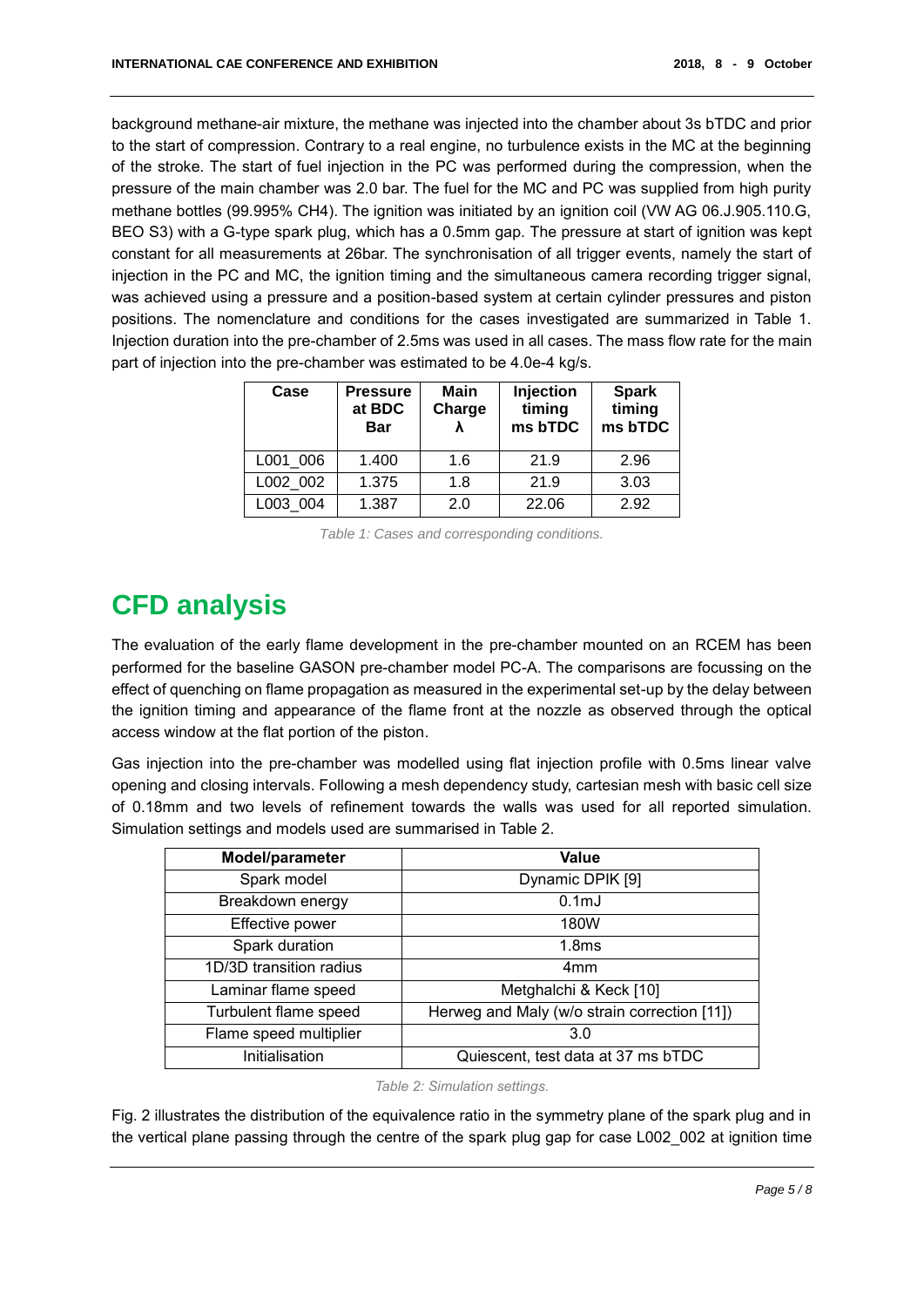t=-3.03ms (with zero time level corresponding to TDC). The complex flow pattern with the spiral vortex attached to the walls of the pre-chamber driven by the nozzle flow in the compression stroke results in a highly non-uniform distribution of the injected fuel. The conditions are particularly rich at the top of the pre-chamber, where the injected fuel is trapped in the spark plug case gap and near the gas valve opening. However, the fuelling strategy succeeds in achieving optimal conditions close to stoichiometry at the location of the spark centroid.

Fig. 3 illustrates the spatial distribution of the quenching factor at the time of ignition for the same case. The model predicts partial quenching occurring in the nozzles and in the areas at the top of the prechamber which corresponds to rich conditions of trapped fuel. However, in the pre-chamber core, the quenching layer at the walls is very thin and is unlikely to have a significant effect on the flame propagation.



*Figure 2: Equivalence ratio distribution at the point of ignition in the spark plug symmetry plane (ZX, left) and an XY plane through the centre of the spark gap (right).*



*Figure 3: Quenching factor distribution at the point of ignition in the spark plug symmetry plane (ZX, left) and in a Z slice through the nozzles in the flame face plane (right).*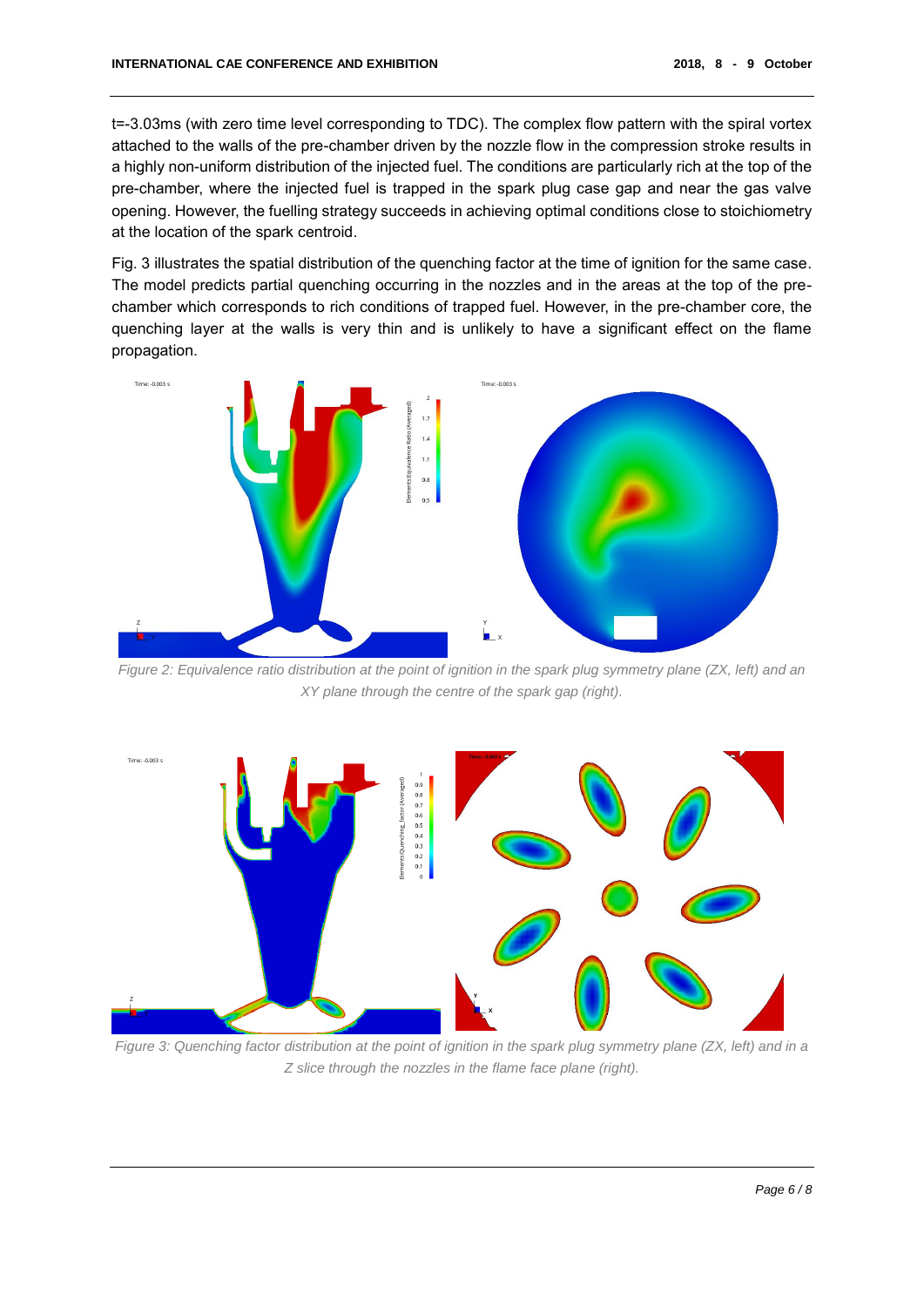To enable quantitative comparison of the effects of quenching with the experimental data, surface sensors were introduced in the CFD simulation covering the outlets of the pre-chamber nozzles on the cylinder side (see also Fig. 1). Fig. 4 illustrates surface average fraction of the burnt fuel in the mass flow passing through the nozzle for all nozzles. The results indicate that while there is a substantial difference in the composition of the burnt mixture passing through the nozzles, the flame front reaches the nozzles almost simultaneously, resulting in a symmetric propagation of the flame front inside the cylinder. As expected, wall flame quenching delays the propagation of the flame but the effect is very limited.



*Figure 4: Burnt fuel mass flow through nozzles with quenching model applied (left) and comparison of quenching effect (right).*

The exit time of flame jets has been estimated by comparing the average point in time at which the mass fraction of burnt fuel reaches 1.e-3 at the nozzle exit, the threshold was selected based best fit for results across the range of simulated cases. The results obtained with this criterion are summarised in Table 3. In all cases, the quenching model delays the propagation of the flame however the quantitative difference in the results is well within the accuracy of the definition of the flame front position. Quenching model yields a better prediction for rich conditions, whereas for lean conditions quenching simulation deviates further from the experiment. In all simulated cases, the zero level of Gscalar representing the flame front position propagates through the nozzles without quenching. The experimental observations confirm this prediction.

| Case     | Test | <b>Simulation</b> | <b>Simulation with</b><br>quenching |
|----------|------|-------------------|-------------------------------------|
| L001_006 | 0.95 | 0.925             | 0.936                               |
| L002 002 | 0.90 | 0.930             | 0.942                               |
| L003 004 | 0.97 | 0.975             | 0.988                               |

*Table 3: Flame jet exit time in ms.*